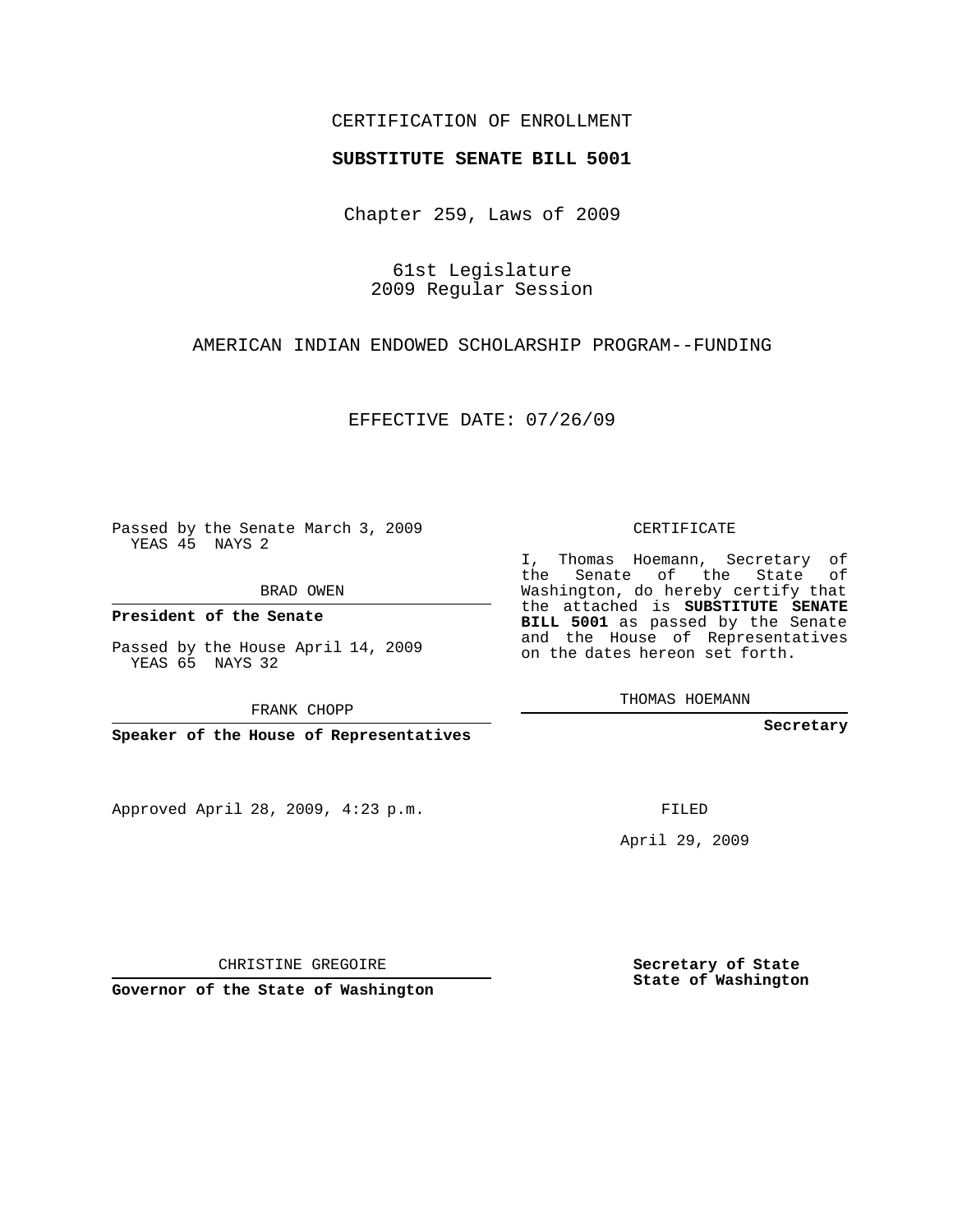## **SUBSTITUTE SENATE BILL 5001** \_\_\_\_\_\_\_\_\_\_\_\_\_\_\_\_\_\_\_\_\_\_\_\_\_\_\_\_\_\_\_\_\_\_\_\_\_\_\_\_\_\_\_\_\_

\_\_\_\_\_\_\_\_\_\_\_\_\_\_\_\_\_\_\_\_\_\_\_\_\_\_\_\_\_\_\_\_\_\_\_\_\_\_\_\_\_\_\_\_\_

Passed Legislature - 2009 Regular Session

## **State of Washington 61st Legislature 2009 Regular Session**

**By** Senate Higher Education & Workforce Development (originally sponsored by Senators Jacobsen and Kauffman)

READ FIRST TIME 02/06/09.

1 AN ACT Relating to the American Indian endowed scholarship program; amending RCW 28B.108.020 and 28B.108.060; and repealing RCW 28B.108.050 and 28B.108.070.

BE IT ENACTED BY THE LEGISLATURE OF THE STATE OF WASHINGTON:

 **Sec. 1.** RCW 28B.108.020 and 1990 c 287 s 3 are each amended to read as follows:

 The American Indian endowed scholarship program is created. The program shall be administered by the higher education coordinating board. In administering the program, the board's powers and duties shall include but not be limited to:

 (1) Selecting students to receive scholarships, with the assistance of a screening committee composed of persons involved in helping American Indian students to obtain a higher education. The membership of the committee may include, but is not limited to representatives of: Indian tribes, urban Indians, the governor's office of Indian affairs, the Washington state Indian education association, and institutions of higher education;

(2) Adopting necessary rules and guidelines;

(3) Publicizing the program;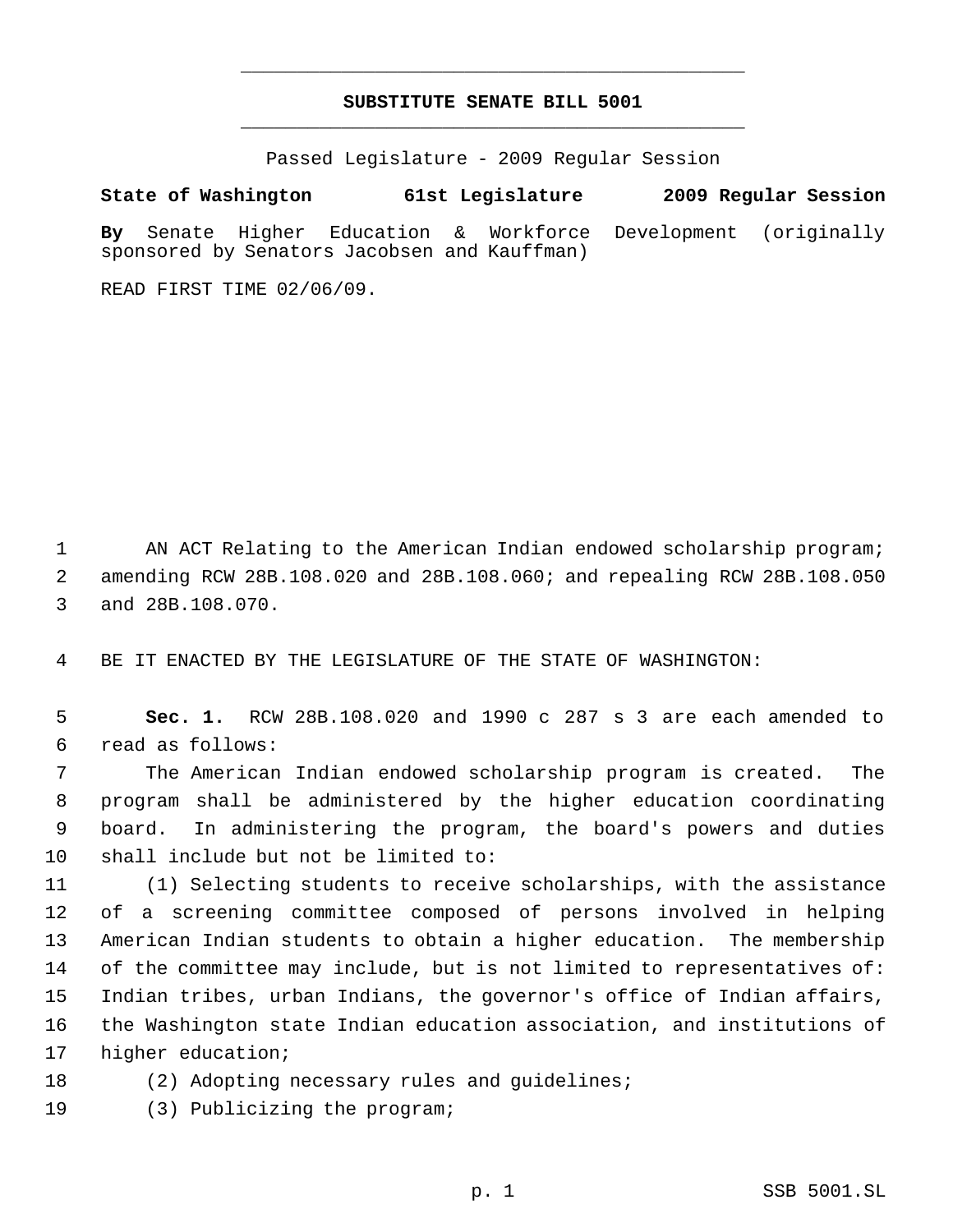(4) Accepting and depositing donations into the endowment fund created in RCW 28B.108.060;

 (5) Requesting from the state investment board and accepting from 4 the state treasurer moneys earned from ((the -trust -fund and)) the 5 endowment fund created in RCW ((28B.108.050 and)) 28B.108.060;

 (6) Soliciting and accepting grants and donations from public and private sources for the program; and

 (7) Naming scholarships in honor of those American Indians from Washington who have acted as role models.

 **Sec. 2.** RCW 28B.108.060 and 2007 c 73 s 2 are each amended to read as follows:

 The American Indian scholarship endowment fund is created in the custody of the state treasurer. The investment of the endowment fund 14 shall be managed by the state investment board. Funds appropriated by 15 the legislature for the endowment fund must be deposited into the fund.

 (1) Moneys received from the higher education coordinating board, 17 private donations, state ((matching)) moneys, and funds received from any other source may be deposited into the endowment fund. Private moneys received as a gift subject to conditions may be deposited into the fund.

 (2) At the request of the higher education coordinating board, the state investment board shall release earnings from the endowment fund to the state treasurer. The state treasurer shall then release those funds at the request of the higher education coordinating board for scholarships. No appropriation is required for expenditures from the endowment fund.

 (3) When notified by the higher education coordinating board that a condition attached to a gift of private moneys in the fund has failed, the state investment board shall release those moneys to the higher education coordinating board. The higher education coordinating board shall then release the moneys to the donors according to the terms of the conditional gift.

 (4) The principal of the endowment fund shall not be invaded. The release of moneys under subsection (3) of this section shall not constitute an invasion of corpus.

(5) The earnings on the fund shall be used solely for the purposes